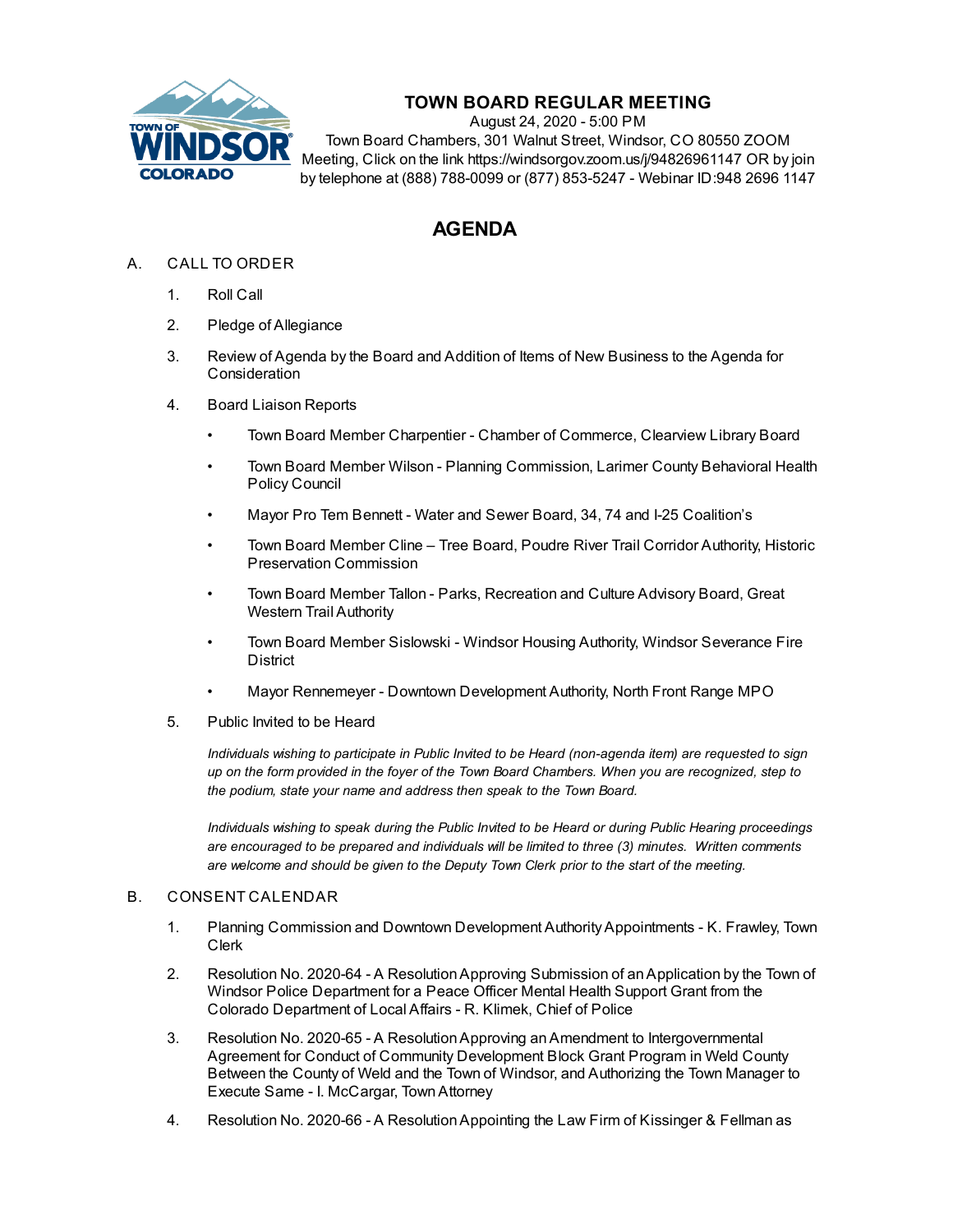Special Counsel With Respect to Negotiation of a Franchise Agreement Renewal with Public Service Company of Colorado - I. McCargar, [TownAttorney](file:///C:/Windows/TEMP/CoverSheet.aspx?ItemID=1022&MeetingID=139)

- C. BOARD ACTION
	- 1. Resolution No. 2020-67 A [ResolutionAuthorizing](file:///C:/Windows/TEMP/CoverSheet.aspx?ItemID=1018&MeetingID=139) Assignment to the Colorado Housing And Finance Authority of a Private Activity Bond Allocation of the Town of Windsor, Colorado, Pursuant to the Colorado Private Activity Bond Ceiling AllocationAct
		- Legislative action
		- Staff presentation: Dean Moyer, Director of Finance
	- 2. Public Hearing Modification of Building Height Diamond Valley Subdivision, Fifth Filing, Tract A (Future Legends Sports Park) - Modification of Building Height per Sec. 16-10-50 – Jeff Katofsky, Future Legends, LLC, applicant; Larry Thomas, Hensel Phelps, applicant's [representative](file:///C:/Windows/TEMP/CoverSheet.aspx?ItemID=1023&MeetingID=139)
		- Quasi-judicial action
		- Staff presentation: Paul Hornbeck
	- 3. Resolution No. 2020-68 A Resolution Regarding Diamond Valley Subdivision, Fifth Filing, Tract A (Future Legends Sports Park) - Modification of Building Height per Sec. 16-10-50 – Jeff Katofsky, Future Legends, LLC, applicant; Larry Thomas, Hensel Phelps, applicant's [representative](file:///C:/Windows/TEMP/CoverSheet.aspx?ItemID=1024&MeetingID=139)
		- Quasi-judicial action
		- Staff presentation: Paul Hornbeck
	- 4. Public Hearing Regarding [Designation](file:///C:/Windows/TEMP/CoverSheet.aspx?ItemID=1025&MeetingID=139) of the "Halfway House" As A Local Historic Landmark-Jacoby Farm Subdivision 2nd Filing Tract G - Laura Browarny, Town of Windsor, Applicant
		- Quasi-judicial action
		- Staff presentation: Paul Hornbeck
	- 5. Ordinance No. 2020-1614 An Ordinance [Designating](file:///C:/Windows/TEMP/CoverSheet.aspx?ItemID=1026&MeetingID=139) The "Halfway House" As A Local Historic Landmark- Jacoby Farm Subdivision 2nd Filing Tract G - Laura Browarny, Town of Windsor, Applicant
		- Quasi-judicial action
		- Staff presentation: Paul Hornbeck
	- 6. Resolution No. 2020-69 A Resolution Submitting a Proposed Ordinance for Consideration by the Registered Electors of the Town of Windsor; Directing the Town Clerk to Assure the Inclusion of the Proposed Ordinance, Submission Clause And Ballot Title in the Official Ballot for the November 3, 2020, General Election; Fixing the Ballot Title and Submission Clause with Respect to an Excise Tax of Three (3%) Percent on the Lodging Price Paid for Specified Lodging Services Provided Within the Town of Windsor; Authorizing the Town to Collect and Spend Such Revenues as a Voter-Approved Revenue Change Notwithstanding any Revenue or Expenditure Limitation Contained inArticle X, Section 20 of the Colorado Constitution; and Establishing a Community Marketing Commission for the Purpose of Making [Recommendations](file:///C:/Windows/TEMP/CoverSheet.aspx?ItemID=1016&MeetingID=139) for the Disposition of Revenue Derived Therefrom
		- Legislative action
		- Staff presentation: Shane Hale, Town Manager
	- 7. Ordinance No. 2020-1613 An Ordinance for the Regulation of Traffic by the Town of Windsor, Colorado, Repealing and [Readopting](file:///C:/Windows/TEMP/CoverSheet.aspx?ItemID=1015&MeetingID=139) Article I of Chapter 8, and Portions of Article II, Chapter 8, of the Windsor Municipal Code and Adopting by Reference the 2020 Edition of the "Model Traffic Code", Repealing All Ordinances In Conflict Therewith, and Providing Penalties for Violation Thereof
		- Second Reading Super Majority Required
		- Legislative Action
		- Staff Presentation: Kim Emil, Asst. Town Attorney and Aaron Lopez, Commander
- D. COMMUNICATIONS